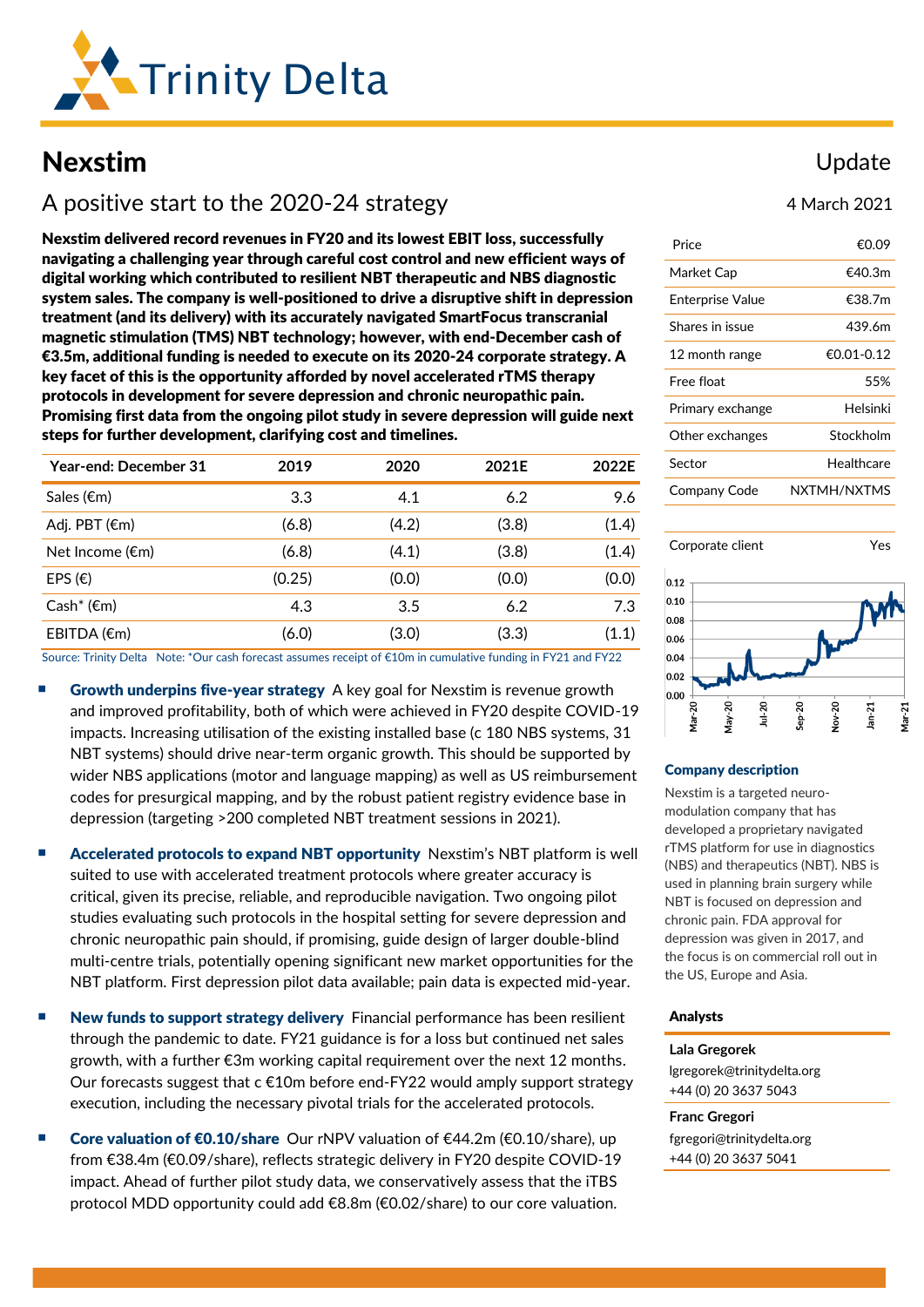

## Valuation

Valuation raised to €44.2m, €0.10 per share, which reflects commercial progress and development opportunities

Our risk-adjusted DCF valuation model for Nexstim forecasts NPVs for three revenue streams: NBT (Navigated Brain Therapy) in depression (global), NBT in chronic pain (EU only), and NBS (Navigated Brain Stimulation). Risk adjustments range from a success probability of 100% for pre-surgical mapping to 25% for pain, reflecting its earlier stage. We employ conservative assumptions regarding patient populations, market sizes and growth rates, net pricing, adoption curves, and peak market penetration. As well as considering development, execution, and commercialisation risks, we also specifically include a financial risk adjustment. Exhibit 1 provides a detailed breakdown of our €44.2m valuation, equivalent to €0.10 per share.

| <u>EXIIIDIL 1. DUF-DASEU VAIUAUUII OI INEXSUIII</u> |                  |                |                |                    |                     |                        |                             |
|-----------------------------------------------------|------------------|----------------|----------------|--------------------|---------------------|------------------------|-----------------------------|
|                                                     | <b>Total NPV</b> | <b>Success</b> | rNPV           | rNPV/              | <b>Financial</b>    | <b>Financial Notes</b> |                             |
|                                                     | $(\epsilon m)$   | probability    | $(\epsilon m)$ | share $(\epsilon)$ | rNPV $(\epsilon m)$ | rNPV /                 |                             |
|                                                     |                  |                |                |                    |                     | share $(\epsilon)$     |                             |
| <b>NBS</b>                                          | 5.1              | 100%           | 5.1            | 0.01               | 4.3                 |                        | 0.01 Peak sales: $€4.0m$ .  |
|                                                     |                  |                |                |                    |                     |                        | Launch year: N/A            |
| NBT in MDD                                          | 41.8             | 100%           | 41.8           | 0.10               | 35.5                |                        | 0.08 Peak sales: $£25.0m$ . |
|                                                     |                  |                |                |                    |                     |                        | Launch year: FY18           |
| NBT in Chronic Pain                                 | 28.5             | 25%            | 7.1            | 0.02               | 6.1                 | 0.01                   | Peak sales: €26.4m.         |
|                                                     |                  |                |                |                    |                     |                        | Launch year: FY23           |
| Net cash                                            | (1.6)            |                | (1.6)          | (0.00)             | (1.6)               |                        | $(0.00)$ Net cash at FY20   |
| Total (undiluted)                                   | 73.5             |                | 52.3           | 0.12               | 44.2                | 0.10                   |                             |
| Discount rate                                       |                  |                |                | 12.5%              |                     |                        |                             |
| Tax rate                                            |                  |                |                | 20%                |                     |                        | <b>From 2026</b>            |
| Financial risk adjustment                           |                  |                |                | 85%                |                     |                        |                             |
| Terminal growth rate                                |                  |                |                | 2%                 |                     |                        | <b>From 2035</b>            |

#### Exhibit 1: DCF-based valuation of Nexstim

Source: Trinity Delta; Note: Peak sales achieved after nine years in the US and 10 years in Europe.

### MDD represents a sizeable opportunity, especially through accelerated treatment protocols

Less conservative assumptions on MDD would add €8.8m, €0.02 per share, to our

valuation

total company value. Potential upsides include a more rapid execution of the US commercial strategy, and better rates of clinical adoption and sales progress for MDD in any sizeable geography; however, the major source of potential upside would come from the hospital opportunity combining in-patient NBT treatment with accelerated protocols.

MDD accounts for the largest element of Nexstim's valuation, comprising 80% of

Our current valuation considers Nexstim's core outpatient business, although we acknowledge that with additional funding and positive preliminary pilot study data with iTBS protocols, the NBT opportunity could be broader. Our March 2021 [Lighthouse](https://www.trinitydelta.org/research-notes/promising-results-for-severe-depression-pilot-study/) provides an overview of results to date from the depression pilot study. We most recently outlined our conservative assumptions and indicative rNPV valuation of the potential NBT opportunity in severe MDD patients who are treated in hospital in the US in our **December 2020 Update**. Based solely on the placing and use of NBT systems for primary treatment in hospitals (ie not capturing any additional revenue that may be generated by maintenance therapy of these same patients in the outpatient setting) and assuming reimbursement in line with conventional TMS therapy, accelerated therapy protocols in MDD could add an incremental €8.8m or €0.02/share to our core Nexstim valuation.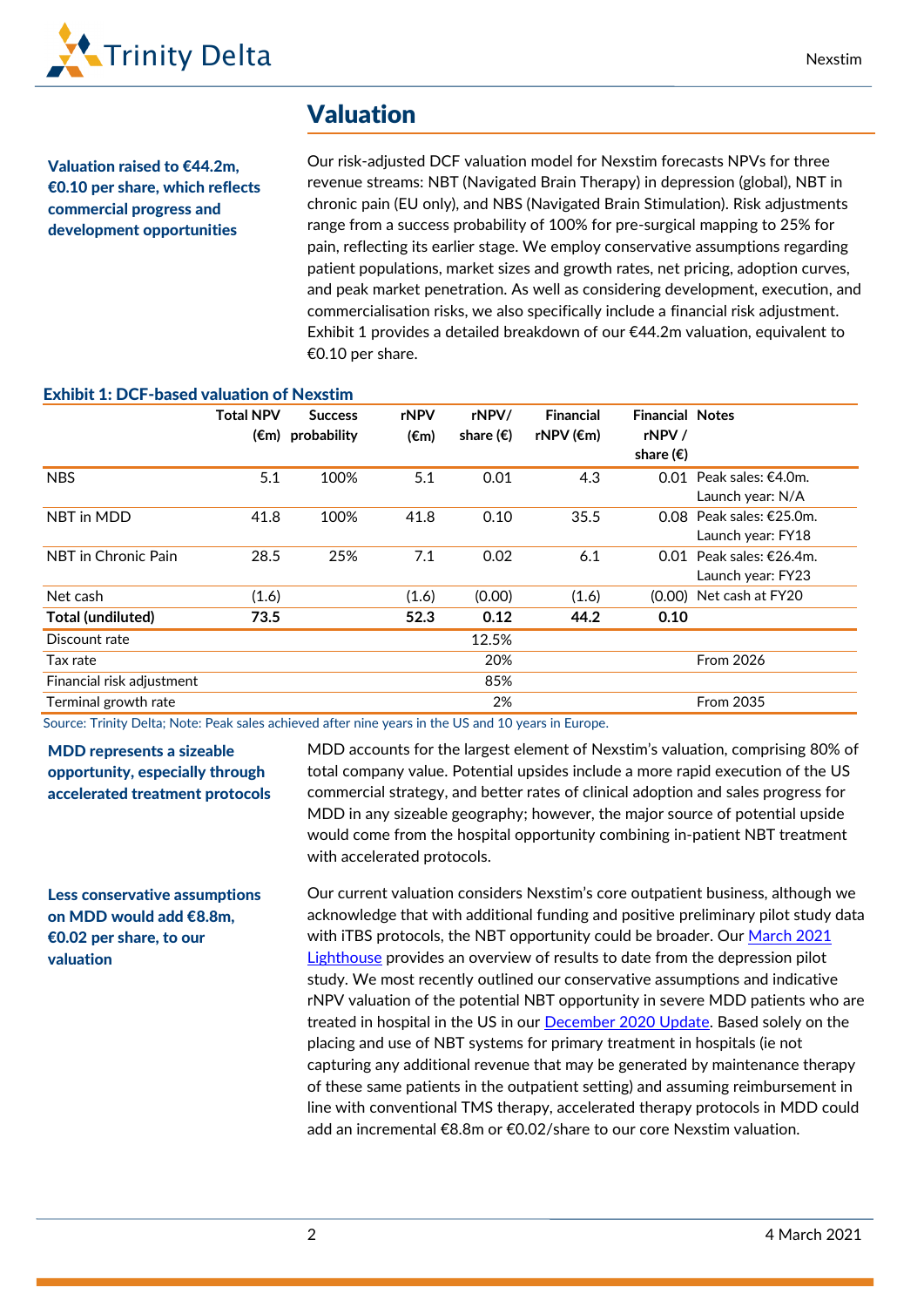

COVID impacts shrugged off to deliver record performance

Installed base increased despite restrictions and lockdowns

Tight cost control and new operating practices contained expenditures

COVID impacts could still impact 2021 revenues and clinical development plans

A clear funding need, with authorization to issue up to 220m new shares

Strategy is focussed on delivering MDD and securing financial future

## Financials

Nexstim delivered a record financial performance in FY20 despite COVID-19 impacts, with net sales growth to  $E4.11$ m (FY19:  $E3.35$ m), a lower operating loss of €3.33m (FY19: loss of €6.52m) and net loss of €4.12m (FY19: loss of €6.78m).

NBS diagnostics sales increased 28% to €2.0m, with NBT therapy revenues growing to €2.2m (+19%, €1.9m in FY19), despite COVID-19 related movement restrictions and lockdowns dampening the NBT commercial trajectory in particular. Management focus on leveraging the current installed base to generate recurring revenues (in excluding NBT capital system sales) continued to bear fruit with FY20 recurring revenues up 32% to €2.4m (c 56% of total sales). Nevertheless, during H220, nine new NBS systems (3 in the US and 6 in Europe/RoW) and three new NBT systems were installed, adding to the four NBS systems and five NBT systems installed during H120.

Total expenditure in FY20 was lower than the prior year (€6.16m vs €8.36m in FY19) reflecting cost saving measures implemented in Q220, the organisational restructuring, and lower travel and marketing costs as new ways of working remotely were put in place in response to the COVID-19 pandemic. Operating cash flows showed a €2.72m outflow vs €6.68m in FY19.

Financial guidance for FY21 is for continued growth in net sales and a loss expected for the financial year. We broadly maintain our financial forecast, taking reassurance from the positive FY20 result during a challenging year. We continue to recognise that COVID impacts may continue to weigh on revenue growth trajectories although these have been somewhat mitigated by the success of digital marketing and sales initiatives, and pandemic impacts as well as the outcome of the pilot studies may influence the timing and quantum of future spend on further trials with larger patient numbers. We intend to revisit our FY21 and FY22 estimates when more information on potential new studies is available.

Nexstim's cash balance at end-FY20 was €3.45m (€4.8m at end-H120), including the outstanding Kreos loan of €0.99m (due December 2021). Management have indicated that a further €3m is required to cover working capital for the next 12 months. The EGM on March 1 authorised the potential issuance of up to 220m new shares (equivalent to 33.35% of enlarged share capital assuming all new shares are issued) with a preliminary subscription price of €0.03, equating to gross proceeds of €6.6m. Any issuance would be used for future financing needs, developing the equity structure, minimisation or reduction of debts, possible M&A, and other corporate purposes. We note that preliminary commitments to subscribe for new shares have been secured for c 48% (c  $\epsilon$ 3.15m) of the authorised amount. We have also previously highlighted that Nexstim is evaluating various other funding options, including non-dilutive funding from strategic partnership(s) or agencies (such as the Business Finland loan secured for development and SmartFocus nTMS system optimisation).

Execution on the 2020-24 corporate strategy does require additional funds, and on our forecasts, we believe that a further €10m over the next 18 months (split €6m in FY21 and €4m in FY22) would be ample to achieve near- and mid-term goals for NBT in depression (including further clinical evaluation of accelerated protocols), repay the Kreos loan, and to secure the company's financial future.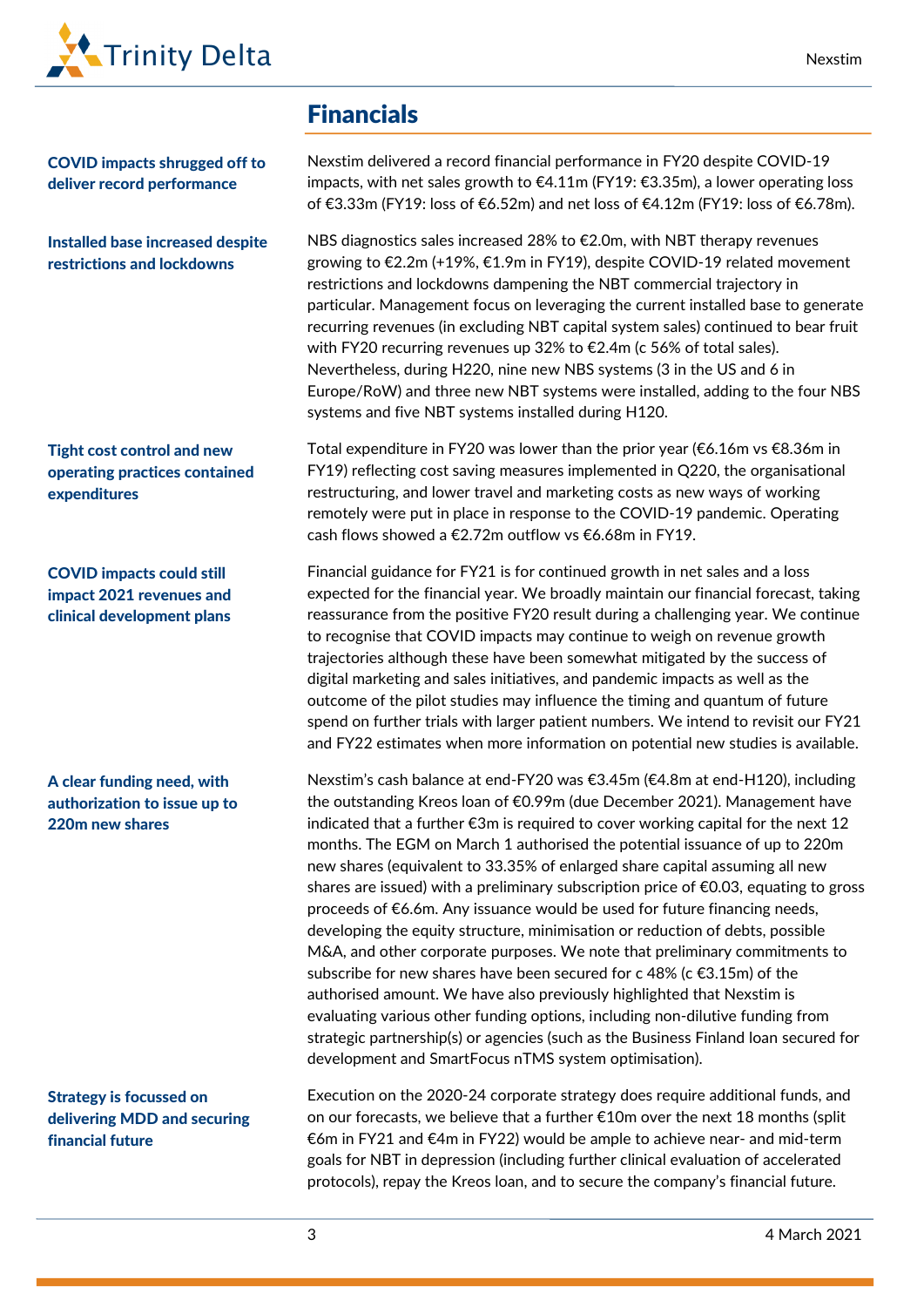

### Exhibit 2: Summary of financials

| <b>INCOME STATEMENT</b><br>Revenues<br>Cost of goods sold<br><b>Gross Profit</b><br><b>Wages and salaries</b><br>Social security expenses<br>Other expenses<br>Depreciation & amortisation<br>Underlying operating profit<br>Other revenue/expenses<br><b>EBITDA</b><br><b>Operating Profit</b><br><b>Financial income</b><br><b>Profit Before Taxes</b><br>Adj. PBT<br>Current tax income<br>Net Income<br>EPS $(\epsilon)$<br>Adj. EPS $(\epsilon)$<br>DPS $(\epsilon)$<br>Average no. of shares (m)<br>Gross margin<br><b>EBITDA</b> margin<br>Underlying operating margin<br><b>BALANCE SHEET</b><br><b>Current assets</b><br>Cash and cash equivalents<br>Accounts receivable<br>Inventories<br>Other current assets<br>Non-current assets<br>Property, plant & equipment<br>Intangible assets<br><b>Current liabilities</b><br>Short-term debt<br>Accounts payable<br>Other current liabilities<br><b>Non-current liabilities</b><br>Long-term debt<br>Other non-current liabilities<br>Equity<br>Share capital<br>39,561<br>Other<br>(39, 855)<br><b>CASH FLOW STATEMENTS</b><br>(6, 192)<br>Operating cash flow<br>(6, 154)<br>Profit before tax<br>Non-cash adjustments<br>Change in working capital<br>Interest paid<br>Taxes paid | 2,672<br>(710)<br>1,962<br>(3,353)<br>(584)<br>(3,986)<br>(424)<br>(6, 386)<br>70<br>(5,892)<br>(6, 316)<br>163<br>(6, 153)<br>(6, 223)<br>(2)<br>(6, 154)<br>(1.93)<br>(1.93)<br>0.00<br>3.2<br>73%<br>N/A<br>N/A<br>8,757<br>7,175<br>1,324<br>259<br>0<br>905<br>465<br>430<br>(2,793)<br>(1, 104)<br>(597)<br>(1,092)<br>(7, 163)<br>(7, 163)<br>0<br>(294) | 3,348<br>(1,043)<br>2,305<br>(3,998)<br>(715)<br>(3,648)<br>(525)<br>(6,580)<br>63<br>(5,993)<br>(6, 517)<br>(259)<br>(6,777)<br>(6, 840)<br>(6)<br>(6,783)<br>(0.25)<br>(0.25)<br>0.00<br>27.6<br>69%<br>N/A<br>N/A<br>6,431<br>4,266<br>1,680<br>485<br>0<br>1,223<br>859<br>364<br>(3, 106)<br>(989)<br>(740)<br>(1, 378)<br>(5,288)<br>(5,288)<br>0 | 4,114<br>(975)<br>3,139<br>(3, 122)<br>(610)<br>(2,429)<br>(367)<br>(3,389)<br>56<br>(2,966)<br>(3, 333)<br>(784)<br>(4, 117)<br>(4, 173)<br>(5)<br>(4, 122)<br>(0.02)<br>(0.02)<br>0.00<br>267.7<br>76%<br>N/A<br>N/A<br>5,384<br>3,456<br>1,482<br>446<br>0<br>847<br>515<br>332<br>(3,809)<br>(1, 153)<br>(198)<br>(2, 458)<br>(3,892) | 6,168<br>(1,516)<br>4,652<br>(4, 121)<br>(701)<br>(3,207)<br>(346)<br>(3,723)<br>56<br>(3, 321)<br>(3,667)<br>(101)<br>(3,768)<br>(3,824)<br>(12)<br>(3,780)<br>(0.01)<br>(0.01)<br>0.00<br>439.6<br>75%<br>N/A<br>N/A<br>8,686<br>6,204<br>1,859<br>623<br>0<br>726<br>569<br>156<br>(11,759)<br>(8,053)<br>(1,246)<br>(2,460)<br>(2,902) |                                                                                                                                                   |
|----------------------------------------------------------------------------------------------------------------------------------------------------------------------------------------------------------------------------------------------------------------------------------------------------------------------------------------------------------------------------------------------------------------------------------------------------------------------------------------------------------------------------------------------------------------------------------------------------------------------------------------------------------------------------------------------------------------------------------------------------------------------------------------------------------------------------------------------------------------------------------------------------------------------------------------------------------------------------------------------------------------------------------------------------------------------------------------------------------------------------------------------------------------------------------------------------------------------------------------------|-----------------------------------------------------------------------------------------------------------------------------------------------------------------------------------------------------------------------------------------------------------------------------------------------------------------------------------------------------------------|---------------------------------------------------------------------------------------------------------------------------------------------------------------------------------------------------------------------------------------------------------------------------------------------------------------------------------------------------------|-------------------------------------------------------------------------------------------------------------------------------------------------------------------------------------------------------------------------------------------------------------------------------------------------------------------------------------------|--------------------------------------------------------------------------------------------------------------------------------------------------------------------------------------------------------------------------------------------------------------------------------------------------------------------------------------------|---------------------------------------------------------------------------------------------------------------------------------------------------|
|                                                                                                                                                                                                                                                                                                                                                                                                                                                                                                                                                                                                                                                                                                                                                                                                                                                                                                                                                                                                                                                                                                                                                                                                                                              |                                                                                                                                                                                                                                                                                                                                                                 |                                                                                                                                                                                                                                                                                                                                                         |                                                                                                                                                                                                                                                                                                                                           |                                                                                                                                                                                                                                                                                                                                            | (2, 120)<br>(4,616)                                                                                                                               |
|                                                                                                                                                                                                                                                                                                                                                                                                                                                                                                                                                                                                                                                                                                                                                                                                                                                                                                                                                                                                                                                                                                                                                                                                                                              |                                                                                                                                                                                                                                                                                                                                                                 |                                                                                                                                                                                                                                                                                                                                                         |                                                                                                                                                                                                                                                                                                                                           |                                                                                                                                                                                                                                                                                                                                            |                                                                                                                                                   |
|                                                                                                                                                                                                                                                                                                                                                                                                                                                                                                                                                                                                                                                                                                                                                                                                                                                                                                                                                                                                                                                                                                                                                                                                                                              |                                                                                                                                                                                                                                                                                                                                                                 |                                                                                                                                                                                                                                                                                                                                                         |                                                                                                                                                                                                                                                                                                                                           |                                                                                                                                                                                                                                                                                                                                            |                                                                                                                                                   |
|                                                                                                                                                                                                                                                                                                                                                                                                                                                                                                                                                                                                                                                                                                                                                                                                                                                                                                                                                                                                                                                                                                                                                                                                                                              |                                                                                                                                                                                                                                                                                                                                                                 |                                                                                                                                                                                                                                                                                                                                                         |                                                                                                                                                                                                                                                                                                                                           |                                                                                                                                                                                                                                                                                                                                            | (3, 303)                                                                                                                                          |
|                                                                                                                                                                                                                                                                                                                                                                                                                                                                                                                                                                                                                                                                                                                                                                                                                                                                                                                                                                                                                                                                                                                                                                                                                                              |                                                                                                                                                                                                                                                                                                                                                                 |                                                                                                                                                                                                                                                                                                                                                         |                                                                                                                                                                                                                                                                                                                                           |                                                                                                                                                                                                                                                                                                                                            |                                                                                                                                                   |
|                                                                                                                                                                                                                                                                                                                                                                                                                                                                                                                                                                                                                                                                                                                                                                                                                                                                                                                                                                                                                                                                                                                                                                                                                                              |                                                                                                                                                                                                                                                                                                                                                                 |                                                                                                                                                                                                                                                                                                                                                         |                                                                                                                                                                                                                                                                                                                                           |                                                                                                                                                                                                                                                                                                                                            | (1, 438)<br>(1, 133)<br>(1, 382)<br>(1, 349)<br>(1, 405)<br>(1,369)<br>10,394<br>2,375<br>(15,966)<br>(12,053)<br>(1, 452)<br>(2, 462)<br>(2,902) |
|                                                                                                                                                                                                                                                                                                                                                                                                                                                                                                                                                                                                                                                                                                                                                                                                                                                                                                                                                                                                                                                                                                                                                                                                                                              |                                                                                                                                                                                                                                                                                                                                                                 |                                                                                                                                                                                                                                                                                                                                                         |                                                                                                                                                                                                                                                                                                                                           |                                                                                                                                                                                                                                                                                                                                            |                                                                                                                                                   |
|                                                                                                                                                                                                                                                                                                                                                                                                                                                                                                                                                                                                                                                                                                                                                                                                                                                                                                                                                                                                                                                                                                                                                                                                                                              |                                                                                                                                                                                                                                                                                                                                                                 |                                                                                                                                                                                                                                                                                                                                                         |                                                                                                                                                                                                                                                                                                                                           |                                                                                                                                                                                                                                                                                                                                            |                                                                                                                                                   |
|                                                                                                                                                                                                                                                                                                                                                                                                                                                                                                                                                                                                                                                                                                                                                                                                                                                                                                                                                                                                                                                                                                                                                                                                                                              |                                                                                                                                                                                                                                                                                                                                                                 |                                                                                                                                                                                                                                                                                                                                                         |                                                                                                                                                                                                                                                                                                                                           |                                                                                                                                                                                                                                                                                                                                            |                                                                                                                                                   |
|                                                                                                                                                                                                                                                                                                                                                                                                                                                                                                                                                                                                                                                                                                                                                                                                                                                                                                                                                                                                                                                                                                                                                                                                                                              |                                                                                                                                                                                                                                                                                                                                                                 |                                                                                                                                                                                                                                                                                                                                                         |                                                                                                                                                                                                                                                                                                                                           |                                                                                                                                                                                                                                                                                                                                            |                                                                                                                                                   |
|                                                                                                                                                                                                                                                                                                                                                                                                                                                                                                                                                                                                                                                                                                                                                                                                                                                                                                                                                                                                                                                                                                                                                                                                                                              |                                                                                                                                                                                                                                                                                                                                                                 |                                                                                                                                                                                                                                                                                                                                                         |                                                                                                                                                                                                                                                                                                                                           |                                                                                                                                                                                                                                                                                                                                            |                                                                                                                                                   |
|                                                                                                                                                                                                                                                                                                                                                                                                                                                                                                                                                                                                                                                                                                                                                                                                                                                                                                                                                                                                                                                                                                                                                                                                                                              |                                                                                                                                                                                                                                                                                                                                                                 |                                                                                                                                                                                                                                                                                                                                                         |                                                                                                                                                                                                                                                                                                                                           |                                                                                                                                                                                                                                                                                                                                            |                                                                                                                                                   |
|                                                                                                                                                                                                                                                                                                                                                                                                                                                                                                                                                                                                                                                                                                                                                                                                                                                                                                                                                                                                                                                                                                                                                                                                                                              |                                                                                                                                                                                                                                                                                                                                                                 |                                                                                                                                                                                                                                                                                                                                                         |                                                                                                                                                                                                                                                                                                                                           |                                                                                                                                                                                                                                                                                                                                            |                                                                                                                                                   |
|                                                                                                                                                                                                                                                                                                                                                                                                                                                                                                                                                                                                                                                                                                                                                                                                                                                                                                                                                                                                                                                                                                                                                                                                                                              |                                                                                                                                                                                                                                                                                                                                                                 |                                                                                                                                                                                                                                                                                                                                                         |                                                                                                                                                                                                                                                                                                                                           |                                                                                                                                                                                                                                                                                                                                            |                                                                                                                                                   |
|                                                                                                                                                                                                                                                                                                                                                                                                                                                                                                                                                                                                                                                                                                                                                                                                                                                                                                                                                                                                                                                                                                                                                                                                                                              |                                                                                                                                                                                                                                                                                                                                                                 |                                                                                                                                                                                                                                                                                                                                                         |                                                                                                                                                                                                                                                                                                                                           |                                                                                                                                                                                                                                                                                                                                            |                                                                                                                                                   |
|                                                                                                                                                                                                                                                                                                                                                                                                                                                                                                                                                                                                                                                                                                                                                                                                                                                                                                                                                                                                                                                                                                                                                                                                                                              |                                                                                                                                                                                                                                                                                                                                                                 |                                                                                                                                                                                                                                                                                                                                                         |                                                                                                                                                                                                                                                                                                                                           |                                                                                                                                                                                                                                                                                                                                            |                                                                                                                                                   |
|                                                                                                                                                                                                                                                                                                                                                                                                                                                                                                                                                                                                                                                                                                                                                                                                                                                                                                                                                                                                                                                                                                                                                                                                                                              |                                                                                                                                                                                                                                                                                                                                                                 |                                                                                                                                                                                                                                                                                                                                                         |                                                                                                                                                                                                                                                                                                                                           |                                                                                                                                                                                                                                                                                                                                            |                                                                                                                                                   |
|                                                                                                                                                                                                                                                                                                                                                                                                                                                                                                                                                                                                                                                                                                                                                                                                                                                                                                                                                                                                                                                                                                                                                                                                                                              |                                                                                                                                                                                                                                                                                                                                                                 |                                                                                                                                                                                                                                                                                                                                                         |                                                                                                                                                                                                                                                                                                                                           |                                                                                                                                                                                                                                                                                                                                            |                                                                                                                                                   |
|                                                                                                                                                                                                                                                                                                                                                                                                                                                                                                                                                                                                                                                                                                                                                                                                                                                                                                                                                                                                                                                                                                                                                                                                                                              |                                                                                                                                                                                                                                                                                                                                                                 |                                                                                                                                                                                                                                                                                                                                                         |                                                                                                                                                                                                                                                                                                                                           |                                                                                                                                                                                                                                                                                                                                            |                                                                                                                                                   |
|                                                                                                                                                                                                                                                                                                                                                                                                                                                                                                                                                                                                                                                                                                                                                                                                                                                                                                                                                                                                                                                                                                                                                                                                                                              |                                                                                                                                                                                                                                                                                                                                                                 |                                                                                                                                                                                                                                                                                                                                                         |                                                                                                                                                                                                                                                                                                                                           |                                                                                                                                                                                                                                                                                                                                            |                                                                                                                                                   |
|                                                                                                                                                                                                                                                                                                                                                                                                                                                                                                                                                                                                                                                                                                                                                                                                                                                                                                                                                                                                                                                                                                                                                                                                                                              |                                                                                                                                                                                                                                                                                                                                                                 |                                                                                                                                                                                                                                                                                                                                                         |                                                                                                                                                                                                                                                                                                                                           |                                                                                                                                                                                                                                                                                                                                            |                                                                                                                                                   |
|                                                                                                                                                                                                                                                                                                                                                                                                                                                                                                                                                                                                                                                                                                                                                                                                                                                                                                                                                                                                                                                                                                                                                                                                                                              |                                                                                                                                                                                                                                                                                                                                                                 |                                                                                                                                                                                                                                                                                                                                                         |                                                                                                                                                                                                                                                                                                                                           |                                                                                                                                                                                                                                                                                                                                            |                                                                                                                                                   |
|                                                                                                                                                                                                                                                                                                                                                                                                                                                                                                                                                                                                                                                                                                                                                                                                                                                                                                                                                                                                                                                                                                                                                                                                                                              |                                                                                                                                                                                                                                                                                                                                                                 |                                                                                                                                                                                                                                                                                                                                                         |                                                                                                                                                                                                                                                                                                                                           |                                                                                                                                                                                                                                                                                                                                            |                                                                                                                                                   |
|                                                                                                                                                                                                                                                                                                                                                                                                                                                                                                                                                                                                                                                                                                                                                                                                                                                                                                                                                                                                                                                                                                                                                                                                                                              |                                                                                                                                                                                                                                                                                                                                                                 |                                                                                                                                                                                                                                                                                                                                                         |                                                                                                                                                                                                                                                                                                                                           |                                                                                                                                                                                                                                                                                                                                            |                                                                                                                                                   |
|                                                                                                                                                                                                                                                                                                                                                                                                                                                                                                                                                                                                                                                                                                                                                                                                                                                                                                                                                                                                                                                                                                                                                                                                                                              |                                                                                                                                                                                                                                                                                                                                                                 |                                                                                                                                                                                                                                                                                                                                                         |                                                                                                                                                                                                                                                                                                                                           |                                                                                                                                                                                                                                                                                                                                            |                                                                                                                                                   |
|                                                                                                                                                                                                                                                                                                                                                                                                                                                                                                                                                                                                                                                                                                                                                                                                                                                                                                                                                                                                                                                                                                                                                                                                                                              |                                                                                                                                                                                                                                                                                                                                                                 |                                                                                                                                                                                                                                                                                                                                                         |                                                                                                                                                                                                                                                                                                                                           |                                                                                                                                                                                                                                                                                                                                            |                                                                                                                                                   |
|                                                                                                                                                                                                                                                                                                                                                                                                                                                                                                                                                                                                                                                                                                                                                                                                                                                                                                                                                                                                                                                                                                                                                                                                                                              |                                                                                                                                                                                                                                                                                                                                                                 |                                                                                                                                                                                                                                                                                                                                                         |                                                                                                                                                                                                                                                                                                                                           |                                                                                                                                                                                                                                                                                                                                            |                                                                                                                                                   |
|                                                                                                                                                                                                                                                                                                                                                                                                                                                                                                                                                                                                                                                                                                                                                                                                                                                                                                                                                                                                                                                                                                                                                                                                                                              |                                                                                                                                                                                                                                                                                                                                                                 |                                                                                                                                                                                                                                                                                                                                                         |                                                                                                                                                                                                                                                                                                                                           |                                                                                                                                                                                                                                                                                                                                            |                                                                                                                                                   |
|                                                                                                                                                                                                                                                                                                                                                                                                                                                                                                                                                                                                                                                                                                                                                                                                                                                                                                                                                                                                                                                                                                                                                                                                                                              |                                                                                                                                                                                                                                                                                                                                                                 |                                                                                                                                                                                                                                                                                                                                                         |                                                                                                                                                                                                                                                                                                                                           |                                                                                                                                                                                                                                                                                                                                            |                                                                                                                                                   |
|                                                                                                                                                                                                                                                                                                                                                                                                                                                                                                                                                                                                                                                                                                                                                                                                                                                                                                                                                                                                                                                                                                                                                                                                                                              |                                                                                                                                                                                                                                                                                                                                                                 |                                                                                                                                                                                                                                                                                                                                                         |                                                                                                                                                                                                                                                                                                                                           |                                                                                                                                                                                                                                                                                                                                            |                                                                                                                                                   |
|                                                                                                                                                                                                                                                                                                                                                                                                                                                                                                                                                                                                                                                                                                                                                                                                                                                                                                                                                                                                                                                                                                                                                                                                                                              |                                                                                                                                                                                                                                                                                                                                                                 |                                                                                                                                                                                                                                                                                                                                                         |                                                                                                                                                                                                                                                                                                                                           |                                                                                                                                                                                                                                                                                                                                            |                                                                                                                                                   |
|                                                                                                                                                                                                                                                                                                                                                                                                                                                                                                                                                                                                                                                                                                                                                                                                                                                                                                                                                                                                                                                                                                                                                                                                                                              |                                                                                                                                                                                                                                                                                                                                                                 |                                                                                                                                                                                                                                                                                                                                                         |                                                                                                                                                                                                                                                                                                                                           |                                                                                                                                                                                                                                                                                                                                            |                                                                                                                                                   |
|                                                                                                                                                                                                                                                                                                                                                                                                                                                                                                                                                                                                                                                                                                                                                                                                                                                                                                                                                                                                                                                                                                                                                                                                                                              |                                                                                                                                                                                                                                                                                                                                                                 |                                                                                                                                                                                                                                                                                                                                                         |                                                                                                                                                                                                                                                                                                                                           |                                                                                                                                                                                                                                                                                                                                            |                                                                                                                                                   |
|                                                                                                                                                                                                                                                                                                                                                                                                                                                                                                                                                                                                                                                                                                                                                                                                                                                                                                                                                                                                                                                                                                                                                                                                                                              |                                                                                                                                                                                                                                                                                                                                                                 |                                                                                                                                                                                                                                                                                                                                                         |                                                                                                                                                                                                                                                                                                                                           |                                                                                                                                                                                                                                                                                                                                            |                                                                                                                                                   |
|                                                                                                                                                                                                                                                                                                                                                                                                                                                                                                                                                                                                                                                                                                                                                                                                                                                                                                                                                                                                                                                                                                                                                                                                                                              |                                                                                                                                                                                                                                                                                                                                                                 |                                                                                                                                                                                                                                                                                                                                                         |                                                                                                                                                                                                                                                                                                                                           |                                                                                                                                                                                                                                                                                                                                            |                                                                                                                                                   |
|                                                                                                                                                                                                                                                                                                                                                                                                                                                                                                                                                                                                                                                                                                                                                                                                                                                                                                                                                                                                                                                                                                                                                                                                                                              |                                                                                                                                                                                                                                                                                                                                                                 |                                                                                                                                                                                                                                                                                                                                                         |                                                                                                                                                                                                                                                                                                                                           |                                                                                                                                                                                                                                                                                                                                            |                                                                                                                                                   |
|                                                                                                                                                                                                                                                                                                                                                                                                                                                                                                                                                                                                                                                                                                                                                                                                                                                                                                                                                                                                                                                                                                                                                                                                                                              |                                                                                                                                                                                                                                                                                                                                                                 |                                                                                                                                                                                                                                                                                                                                                         |                                                                                                                                                                                                                                                                                                                                           |                                                                                                                                                                                                                                                                                                                                            |                                                                                                                                                   |
|                                                                                                                                                                                                                                                                                                                                                                                                                                                                                                                                                                                                                                                                                                                                                                                                                                                                                                                                                                                                                                                                                                                                                                                                                                              |                                                                                                                                                                                                                                                                                                                                                                 |                                                                                                                                                                                                                                                                                                                                                         |                                                                                                                                                                                                                                                                                                                                           |                                                                                                                                                                                                                                                                                                                                            |                                                                                                                                                   |
|                                                                                                                                                                                                                                                                                                                                                                                                                                                                                                                                                                                                                                                                                                                                                                                                                                                                                                                                                                                                                                                                                                                                                                                                                                              |                                                                                                                                                                                                                                                                                                                                                                 |                                                                                                                                                                                                                                                                                                                                                         | (3,892)<br>0                                                                                                                                                                                                                                                                                                                              | (2,902)<br>0                                                                                                                                                                                                                                                                                                                               | (2,902)                                                                                                                                           |
|                                                                                                                                                                                                                                                                                                                                                                                                                                                                                                                                                                                                                                                                                                                                                                                                                                                                                                                                                                                                                                                                                                                                                                                                                                              |                                                                                                                                                                                                                                                                                                                                                                 | (740)                                                                                                                                                                                                                                                                                                                                                   | (1, 469)                                                                                                                                                                                                                                                                                                                                  | (5, 249)                                                                                                                                                                                                                                                                                                                                   | (6,618)                                                                                                                                           |
|                                                                                                                                                                                                                                                                                                                                                                                                                                                                                                                                                                                                                                                                                                                                                                                                                                                                                                                                                                                                                                                                                                                                                                                                                                              |                                                                                                                                                                                                                                                                                                                                                                 |                                                                                                                                                                                                                                                                                                                                                         | 48,391                                                                                                                                                                                                                                                                                                                                    | 48,391                                                                                                                                                                                                                                                                                                                                     | 48,391                                                                                                                                            |
|                                                                                                                                                                                                                                                                                                                                                                                                                                                                                                                                                                                                                                                                                                                                                                                                                                                                                                                                                                                                                                                                                                                                                                                                                                              |                                                                                                                                                                                                                                                                                                                                                                 | 46,167                                                                                                                                                                                                                                                                                                                                                  | (49, 860)                                                                                                                                                                                                                                                                                                                                 |                                                                                                                                                                                                                                                                                                                                            |                                                                                                                                                   |
|                                                                                                                                                                                                                                                                                                                                                                                                                                                                                                                                                                                                                                                                                                                                                                                                                                                                                                                                                                                                                                                                                                                                                                                                                                              |                                                                                                                                                                                                                                                                                                                                                                 | (46,907)                                                                                                                                                                                                                                                                                                                                                |                                                                                                                                                                                                                                                                                                                                           | (53,640)                                                                                                                                                                                                                                                                                                                                   | (55,008)                                                                                                                                          |
|                                                                                                                                                                                                                                                                                                                                                                                                                                                                                                                                                                                                                                                                                                                                                                                                                                                                                                                                                                                                                                                                                                                                                                                                                                              |                                                                                                                                                                                                                                                                                                                                                                 |                                                                                                                                                                                                                                                                                                                                                         |                                                                                                                                                                                                                                                                                                                                           |                                                                                                                                                                                                                                                                                                                                            |                                                                                                                                                   |
|                                                                                                                                                                                                                                                                                                                                                                                                                                                                                                                                                                                                                                                                                                                                                                                                                                                                                                                                                                                                                                                                                                                                                                                                                                              |                                                                                                                                                                                                                                                                                                                                                                 | (6,681)                                                                                                                                                                                                                                                                                                                                                 | (2,725)                                                                                                                                                                                                                                                                                                                                   | (2,937)                                                                                                                                                                                                                                                                                                                                    | (1,502)                                                                                                                                           |
|                                                                                                                                                                                                                                                                                                                                                                                                                                                                                                                                                                                                                                                                                                                                                                                                                                                                                                                                                                                                                                                                                                                                                                                                                                              |                                                                                                                                                                                                                                                                                                                                                                 | (6,783)                                                                                                                                                                                                                                                                                                                                                 | (4, 122)                                                                                                                                                                                                                                                                                                                                  | (3,780)                                                                                                                                                                                                                                                                                                                                    | (1, 369)                                                                                                                                          |
|                                                                                                                                                                                                                                                                                                                                                                                                                                                                                                                                                                                                                                                                                                                                                                                                                                                                                                                                                                                                                                                                                                                                                                                                                                              | (361)                                                                                                                                                                                                                                                                                                                                                           | 515                                                                                                                                                                                                                                                                                                                                                     | 1,406                                                                                                                                                                                                                                                                                                                                     | 447                                                                                                                                                                                                                                                                                                                                        |                                                                                                                                                   |
|                                                                                                                                                                                                                                                                                                                                                                                                                                                                                                                                                                                                                                                                                                                                                                                                                                                                                                                                                                                                                                                                                                                                                                                                                                              | 721                                                                                                                                                                                                                                                                                                                                                             | 268                                                                                                                                                                                                                                                                                                                                                     | 129                                                                                                                                                                                                                                                                                                                                       | 507                                                                                                                                                                                                                                                                                                                                        |                                                                                                                                                   |
|                                                                                                                                                                                                                                                                                                                                                                                                                                                                                                                                                                                                                                                                                                                                                                                                                                                                                                                                                                                                                                                                                                                                                                                                                                              | (398)                                                                                                                                                                                                                                                                                                                                                           | (682)                                                                                                                                                                                                                                                                                                                                                   | (138)                                                                                                                                                                                                                                                                                                                                     | (101)                                                                                                                                                                                                                                                                                                                                      |                                                                                                                                                   |
|                                                                                                                                                                                                                                                                                                                                                                                                                                                                                                                                                                                                                                                                                                                                                                                                                                                                                                                                                                                                                                                                                                                                                                                                                                              | 0                                                                                                                                                                                                                                                                                                                                                               | 0                                                                                                                                                                                                                                                                                                                                                       | 0                                                                                                                                                                                                                                                                                                                                         | (11)                                                                                                                                                                                                                                                                                                                                       |                                                                                                                                                   |
| Investing cash flow                                                                                                                                                                                                                                                                                                                                                                                                                                                                                                                                                                                                                                                                                                                                                                                                                                                                                                                                                                                                                                                                                                                                                                                                                          | (611)                                                                                                                                                                                                                                                                                                                                                           | (843)                                                                                                                                                                                                                                                                                                                                                   | 10                                                                                                                                                                                                                                                                                                                                        | (225)                                                                                                                                                                                                                                                                                                                                      | (1, 380)                                                                                                                                          |
| CAPEX                                                                                                                                                                                                                                                                                                                                                                                                                                                                                                                                                                                                                                                                                                                                                                                                                                                                                                                                                                                                                                                                                                                                                                                                                                        | (611)                                                                                                                                                                                                                                                                                                                                                           | (843)                                                                                                                                                                                                                                                                                                                                                   | 10                                                                                                                                                                                                                                                                                                                                        | (225)                                                                                                                                                                                                                                                                                                                                      | (1,380)                                                                                                                                           |
| Other investing cash flows                                                                                                                                                                                                                                                                                                                                                                                                                                                                                                                                                                                                                                                                                                                                                                                                                                                                                                                                                                                                                                                                                                                                                                                                                   | 0                                                                                                                                                                                                                                                                                                                                                               | 0                                                                                                                                                                                                                                                                                                                                                       | 0                                                                                                                                                                                                                                                                                                                                         | 0                                                                                                                                                                                                                                                                                                                                          |                                                                                                                                                   |
| <b>Financing cash flow</b>                                                                                                                                                                                                                                                                                                                                                                                                                                                                                                                                                                                                                                                                                                                                                                                                                                                                                                                                                                                                                                                                                                                                                                                                                   | 5,505                                                                                                                                                                                                                                                                                                                                                           | 4,616                                                                                                                                                                                                                                                                                                                                                   | 1,905                                                                                                                                                                                                                                                                                                                                     | 5,910                                                                                                                                                                                                                                                                                                                                      |                                                                                                                                                   |
| Proceeds from equity                                                                                                                                                                                                                                                                                                                                                                                                                                                                                                                                                                                                                                                                                                                                                                                                                                                                                                                                                                                                                                                                                                                                                                                                                         | 962                                                                                                                                                                                                                                                                                                                                                             | 6,606                                                                                                                                                                                                                                                                                                                                                   | 2,224                                                                                                                                                                                                                                                                                                                                     | 0                                                                                                                                                                                                                                                                                                                                          |                                                                                                                                                   |
| Increase in loans                                                                                                                                                                                                                                                                                                                                                                                                                                                                                                                                                                                                                                                                                                                                                                                                                                                                                                                                                                                                                                                                                                                                                                                                                            | 4,543                                                                                                                                                                                                                                                                                                                                                           | (1,990)                                                                                                                                                                                                                                                                                                                                                 | (319)                                                                                                                                                                                                                                                                                                                                     | 6,900                                                                                                                                                                                                                                                                                                                                      |                                                                                                                                                   |
| Other financing cash flow                                                                                                                                                                                                                                                                                                                                                                                                                                                                                                                                                                                                                                                                                                                                                                                                                                                                                                                                                                                                                                                                                                                                                                                                                    | 0                                                                                                                                                                                                                                                                                                                                                               | 0                                                                                                                                                                                                                                                                                                                                                       | 0                                                                                                                                                                                                                                                                                                                                         | (990)                                                                                                                                                                                                                                                                                                                                      |                                                                                                                                                   |
| Net increase in cash                                                                                                                                                                                                                                                                                                                                                                                                                                                                                                                                                                                                                                                                                                                                                                                                                                                                                                                                                                                                                                                                                                                                                                                                                         | (1, 298)                                                                                                                                                                                                                                                                                                                                                        | (2,909)                                                                                                                                                                                                                                                                                                                                                 | (810)                                                                                                                                                                                                                                                                                                                                     | 2,748                                                                                                                                                                                                                                                                                                                                      |                                                                                                                                                   |
| Exchange rate effects                                                                                                                                                                                                                                                                                                                                                                                                                                                                                                                                                                                                                                                                                                                                                                                                                                                                                                                                                                                                                                                                                                                                                                                                                        | 0                                                                                                                                                                                                                                                                                                                                                               | 0                                                                                                                                                                                                                                                                                                                                                       | 0                                                                                                                                                                                                                                                                                                                                         | 0                                                                                                                                                                                                                                                                                                                                          |                                                                                                                                                   |
| Cash at start of year                                                                                                                                                                                                                                                                                                                                                                                                                                                                                                                                                                                                                                                                                                                                                                                                                                                                                                                                                                                                                                                                                                                                                                                                                        | 8,474<br>7,176                                                                                                                                                                                                                                                                                                                                                  | 7,176                                                                                                                                                                                                                                                                                                                                                   | 4,267                                                                                                                                                                                                                                                                                                                                     | 3,457                                                                                                                                                                                                                                                                                                                                      |                                                                                                                                                   |
| Cash at end of year                                                                                                                                                                                                                                                                                                                                                                                                                                                                                                                                                                                                                                                                                                                                                                                                                                                                                                                                                                                                                                                                                                                                                                                                                          |                                                                                                                                                                                                                                                                                                                                                                 | 4,267                                                                                                                                                                                                                                                                                                                                                   | 3,457<br>(1,589)                                                                                                                                                                                                                                                                                                                          | 6,204                                                                                                                                                                                                                                                                                                                                      |                                                                                                                                                   |
| Net cash at end of year<br>(1,092)                                                                                                                                                                                                                                                                                                                                                                                                                                                                                                                                                                                                                                                                                                                                                                                                                                                                                                                                                                                                                                                                                                                                                                                                           |                                                                                                                                                                                                                                                                                                                                                                 | (2,011)                                                                                                                                                                                                                                                                                                                                                 |                                                                                                                                                                                                                                                                                                                                           | (4,750)                                                                                                                                                                                                                                                                                                                                    | (7,633)                                                                                                                                           |